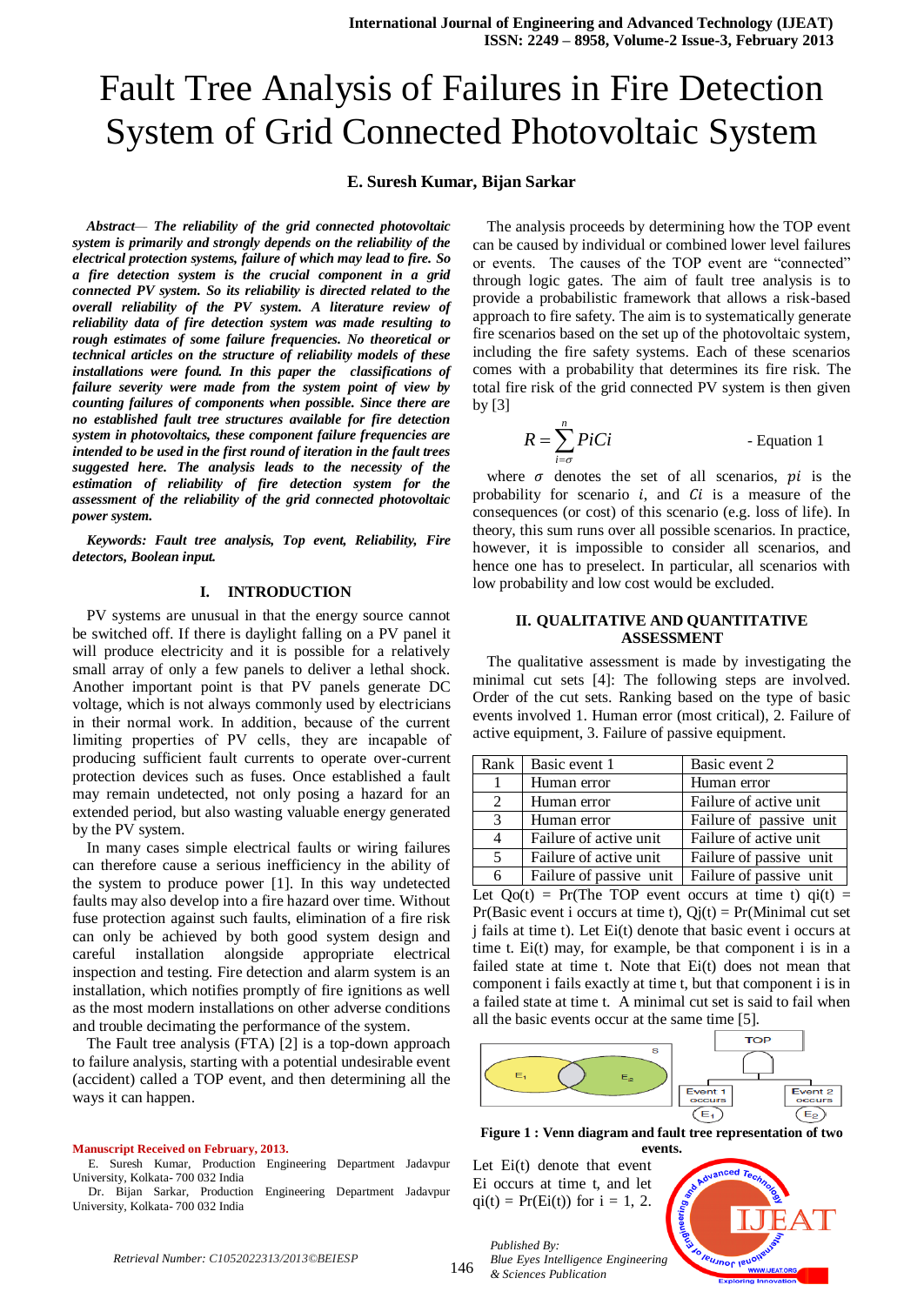When the basic events are independent, the TOP event probability  $O(0)$  is  $O(0) = Pr(E1(t) \setminus E2(t)) = Pr(E1(t))$ .  $Pr(E2(t)) = q1(t) \cdot q2(t)$ . When we have a single AND-gate with m basic events, we get

$$
Qo(t) = \prod_{i=1}^{m} qj(t)
$$

A minimal cut set fails if and only if all the basic events in the set fail at the same time. The probability that cut set j fails at time t is

$$
Qj(t) = \prod_{i=1}^{t} qj, i(t)
$$

where it is assumed that all the r basic events in the minimal cut set j are independent.



Figure 2 : Minimal cut set representation from basic events.



Figure 3 : Minimal cut set failure to TOP event failure.

The TOP event occurs if at least one of the minimal cut sets fails. The TOP event probability is [6]

$$
Qo(t) \leq 1 - \prod_{j=1}^{n} (1 - Qj(t))
$$
 - Equation 2

The reason for the inequality sign is that the minimal cut sets are not always independent. The same basic event may be member of several cut sets. Equation 2 is called the Upper Bound Approximation.

Using fault tree analysis predictions for the failure probability or the failure frequency of the system (top event) can be made [7]. Here the top event probability is considered. Having obtained the minimal cut sets the top event logic equation can be expressed as the disjunction (OR) of the NC minimal cut sets, Ci. The system failure probability, Qsys, is then the probability of this disjunction:

 $T = C1 + C2 + \dots + C_{Nc}$  - Equation 3

Qsys=  $P(T) = P(C1 + C2 + ... + C_{Nc})$  - Equation 4 Basic structure of fire detection and alarm systems is given in Figures 1 to 3. The main components of the system are control unit, initiating devices, manual fire alarm boxes, notification appliances, main and standby power supplies, wiring of the alarm circuits, signalling line to municipal central station, and installation layout charts (Wilson 1997). The oldest systems, where alarm is caused by opening or shunting a alarm circuit, are not shown, because they are no more installed. In more modern installations one or several alarm initiating device circuits are connected to a control unit. One circuit covers a certain part of a building, on which all initiating devices in that area are connected. In local-energy type alarm system initiating devices are galvanically connected to a two-wire circuit,



Figure 1: Principal structure and components of a stub line.



Figure 2: Principal structure and components of a loop line fire detection and alarm system with a stub line sub circuit.

Which has an end-of -line resistor. The circuit operates on non-energized principle. Triggering of an initiating device mechanically or electrically shunts this line causing an alarm.





In systems with signalling line circuits initiating devices are addressable and two-way communication takes place. Control panel electronics polls out periodically at a proper frequency the status of the device: operation, service, trouble, fire. Although the devices may be connected physically to the same electrical circuit, they can be programmed into arbitrary configurations of groups. Installation layout charts are floor plan drawings of the building indicating the location of alarm control panel,

access routes, and locations of alarming devices or circuits. These layout charts make possible quick



*Retrieval Number: C1052022313/2013©BEIESP*

*Published By: Blue Eyes Intelligence Engineering & Sciences Publication*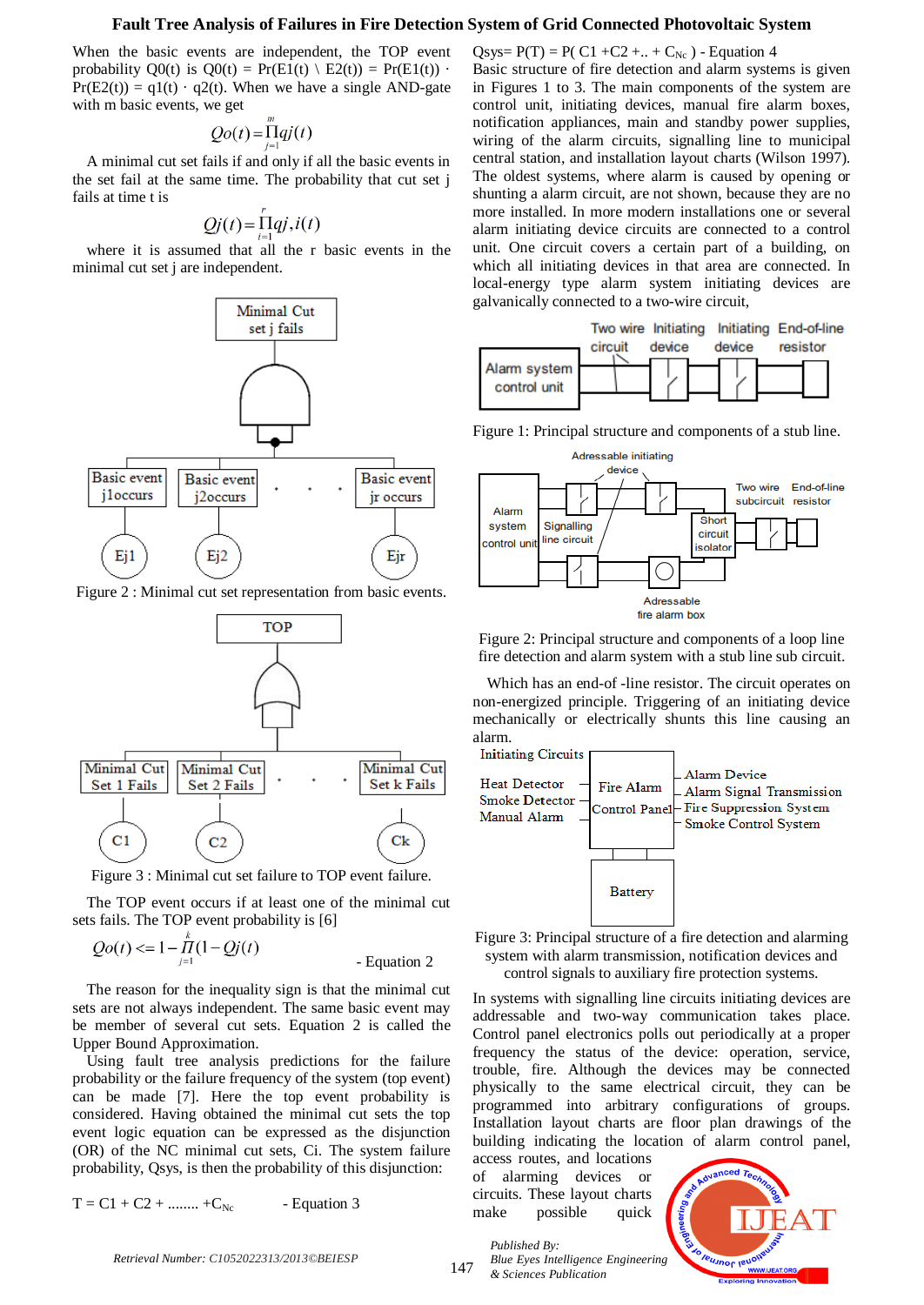location of fire in the building. Fire alarm system control unit/panel notifies fire ignition ant its location, monitors system condition, supervises actions needed or auxiliary devices, and transmits alarm to the facility/central station. Systems with signalling line circuits have usually a central computer controlled supervisory panel, into which one or multiple fire alarm panels are connected.

## **III. RELIABILITY MODELLING OF THE SYSTEMS**

From the reliability point of view the fire detection system differs from many of the more common systems, because it is distributed in space or rather area wise [8]. If observe a pump: there is a definite place for material intake, and another for output. If the pump cannot move material between these two well defined locations when required, pump fails. A fire alarming system is a multiple entry 'pump'. If one detector does not respond, there is often another possibility through a neighbouring detector, like a pump, which is feeded from several independent inlets. The response through these neighbouring channels is generally more delayed and might be of lower probability than through the detector closest to ignition.



Figure 4 : Fault tree of fire detection and alarming system divided into six subunits by cause of failure.

The Boolean inputs represent the following events. A : Detector failure, B : Failure of alarm system component, C : Signal communication subsystem failure, D : Failure in auxiliary control subsystem, E : Power supply failure, F : False alarm.

Evaluating the performance of fire alarming installation it could have two viewpoints [9]: (i) from the operation of the system, and (ii) from the success of a single alarming mission. Failure of the mission (ii) is at least a partial failure of item (i). In this survey the major viewpoint has been item (ii) to locate critical paths in the success especially as regards performance of single components. In evaluating the performance of the system for the relevance of nuclear safety, the viewpoint must be item (i). In evaluating its performance further modelling is needed to transform a distributed system to a effective simpler system, where local failures of item (ii) are given weights relative to their areas of influence in the total system. This modelling can be made only after we have some preliminary quantitative information from item (ii). In contrast to sprinkler installations (Rönty et al. 2004), which is also a distributed system [10], there are not yet available statistical data, which tells, how many detectors respond to a single fire.

From viewpoint (ii) looking a single fire event in a given location close to an initiating device successful fire detection and alarming requires faultless operation of a number of components coupled in series. Therefore, for assessing the failure of the mission, a 'fault three' through an OR gate results as given in Figure 4. This tree is for demonstration of the dependencies, and not strictly a fault tree in the mathematical sense, since the number of

components in various branches or even within a branch are not the same. Once some numerical values of some component or subsystem performance are available, approximate real fault trees can be built. The same also applies to all other 'fault trees' presented later in this paper. From left to right in Figure 4 the six subsystems are: (1) detector failure (Det), (2) failure of alarm system component (Comp), (3) signal communication subsystem failure (Comm), (4) failure in auxiliary control subsystems (Control), (5) power supply failures (PS), and (6) failures resulting in false alarms (False).

Each of these six subunits can be divided further down. Guided by statistics available the first guess was to include one or two more levels as indicated in detail in Figures 5 to 12. In fire detection systems the most common component is the initiating device, fire detector. The most common failure is a dirty smoke detector. Dust and other dirt accumulates on smoke detectors requiring cleaning at given intervals. The addressable fire detectors have a built-in calibration, which maintains detector sensitivity despite soiling and dirt.

This modelling of the systems is the first guess and first round in a series of approximations needed. It is mainly intended to represent in a graphical way the complicated groups of failures in the systems. Since there is quite a variation in the electrical and electronic structure of the systems, it is not feasible to try a detailed modelling of the system availability starting from discrete components coupled to each other according to circuit diagrams. Instead, an average way of presentation is attempted, where the smallest subunits are some functional parts of the system. How far in detail this modelling is possible or rather feasible, depends on available statistical data. Borrowing mathematical terms the fault trees presented here are an ansatz in the first round of iteration. Once failure frequencies of the proposed subunits have been determined from statistics, the fault trees has to be redesigned for engineering purposes taken the statistical material available. This type of modelling does not include all the deterministic information in the systems potentially available, but tries to reach the practical level of detail, which is limited by statistical information of the failure causes.

The Boolean inputs represent the following events. A1 : Contaminated in use, B1 : External cause / faulty position, C1 : Damaged in use, D1 : Unknown Cause, E1 : Technical Failure, F1 : Mechanical Failure, G1 : Opened/leaking sprinkler head, H1 : Space damp.

The subunits of detector failure in Figure 5 are (1.1) dirty, (1.2) faulty, and (1.3) wet detector. These are again divided into two to four subunits as given in the fault tree boxes. In the raw material division was made down to this level, if need information was available. Since the number of failure was a few hundreds per system



Figure 5 : Fault tree of detector failure.

at maximum division to this third level turned out to be too

fine a division. Thus here we summaries including the first two levels only. Going further towards viewpoint

*Published By:*

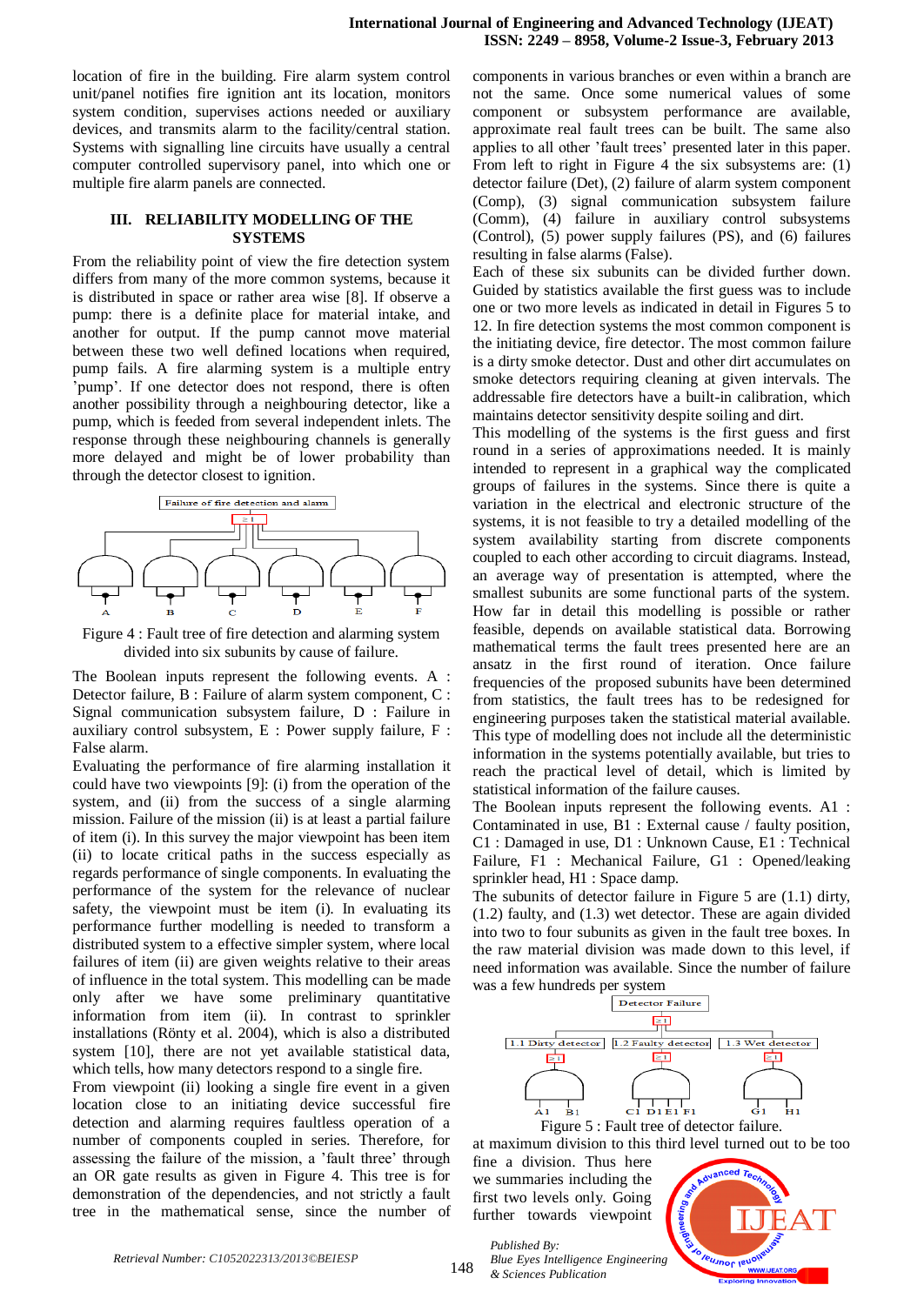(i) detector failure fault tree of Figure 5 should be modified to allow several parallel detectors.

Failures of alarm system 'components' shown in Figure 6 include failures of all components of the system except detectors, which is a separate subunit, and failures of cables, which are included in communication failures of Figure 7. The subunits are (2.1) mechanical failures in control panel, (2.2) electrical or electronic component failures (including programming failures) in control unit, and (2.3) failures in manual initiating devices. Again a third level is indicated in Figure 6 and used in sorting original data, but is not reported for the same reason as given above. Ageing is one contributor to 'component' failures, which is observed especially for manual fire alarm boxes, and various indicating bulbs.

The Boolean inputs represent the following events. A2 : 2.1.1 Mechanical damage, B2 : 2.1.2

Door switch/lock damaged, C2 : 2.2.1 Electronic failure, D2 : 2.2.2 Initiating circuit, E2 : 2.2.3 Alarm notification, F2 : 2.2.4 Indicator light bulb

G2 : 2.3.1 Technical failure, H2 : 2.3.2 Mechanical failure. In Figure 7 signal communication failures are divided into five subgroups: (3.1) wire/cable



Figure 6 : Fault tree of failures in alarm panel 'components'.

failure,  $(3.2)$  no/bad connection to a detector,  $(3.3)$ announcement forwarding, (3.4) removed circuit, and (3.5) ground short. For the third level the same comments as

above. Communication failures in Figure 7 include wire/cable failures, which in old alarm circuits lead easily to critical failures. In addressable systems part of the alarm circuits have been replaced by a network of cables. Therefore, loss of one cable does not necessarily mean a severe failure in the system. For that part the fault tree of Figure 7 is not quite right. It is not changed either, because it is easier to take that phenomenon into account by classifying the effect of the failure, than to change the fault tree.



Figure 7 :. Fault tree of failures in signal communication subsystem.

The Boolean inputs in figure 7 represent the following events. A3 : 3.1 Wire/cable failure, B3 : 3.2 No/bad connection to detector, C3 : 3.3 Announcement forwarding, D3 : 3.4 Removed circuit, E3 : 3.5 Ground short. The Boolean inputs in figure 8 represent the following events. P1 : 3.1 Wire/cable failure, Q1 : 3.2 No/bad connection to detector, X1 : 3.3 Announcement forwarding, Y1 : 3.4 Removed circuit, Z1 : 3.5 Ground short. The Boolean inputs in figure 9 represent the following events. P2 : 3.4.1 Cause unknown/ not found, Q2 : 3.4.2 External cause, X2 : 3.5.1Bad grounding, Y2 : 3.5.2 Cause external/ unknown.

Failures in auxiliary control subsystems in Figure 8 are subdivided to five groups: (4.1) failures in computers/coding including all computer code errors throughout the system with the exception of single detectors, (4.2) failures in controls of



Figure 8 : Fault tree of failures in signal communication subsystem.

**EUJNOF IEUO** 

*Published By: Blue Eyes Intelligence Engineering & Sciences Publication*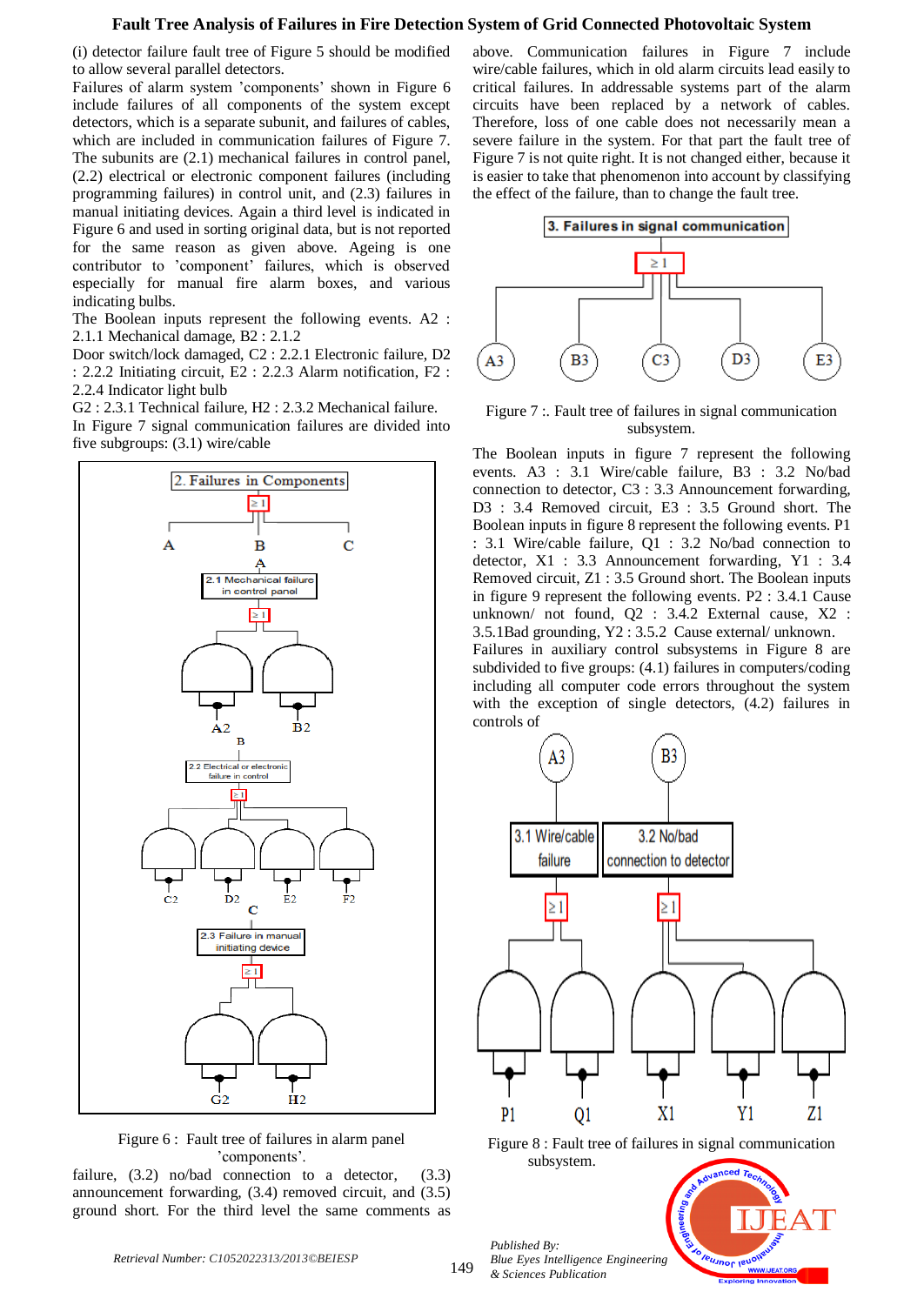

Figure 9 : Fault tree of failures in signal communication subsystem.

fire dampers, (4.3) extinguishing systems, (4.4) pumps, and (4.5) alarming/notification appliances.

The Boolean inputs in figure 9 represent the following events. A4 : Failure in computer/ coding, B4 : Control of fire dampers, C4 : Control in extinguishing systems, D4 : Control of fire pumps, E4 : Control of alarming/ notification appliances.

Failures in power supply are divided into three subgroups in Figure 11: (5.1) failures in mains



Figure 11 : Fault tree of power supply failure. voltage or circuit current, (5.2) failures in standby power batteries, and (5.3) faulty component/connection.

The Boolean inputs represent the following events. A5 : 5.1 Failures in mains voltage or circuit current, B5 : 5.2 Failures in standby batteries, C5 : 5.3 Faulty component/connection. The Boolean inputs in figure 12 represent the following events. A6 : 6.1.1 Communication error, B6 : 6.1.2 Control error, C6 : 6.1.3 Testing Error, D6 : 6.2.1 Insufficient/faulty guidance, E6 : 6.2.2 Design error, modification.



Figure 12 : Fault tree by cause of failures resulting in false alarms.

Failures resulting in false alarms are collected in Figure 12 in two subunits: (6.1) human error, and (6.2) instruction error. Human errors consist of (6.1.1) communication, (6.1.2) control and (6.1.3) testing errors, whereas instruction errors are divided into (6.2.1) insufficient/faulty guidance/data, and (6.2.2) design error or modification.

#### **IV. CONCLUSION AND FUTURE SCOPE**

The reliability of the grid connected photovoltaic system is primarily and strongly depends on the reliability of the electrical protection systems, failure of which may lead to fire. So a fire detection system is the crucial component in a grid connected PV system. So its reliability is directed related to the overall reliability of the PV system. The classifications of failure severity were made from the system point of view by counting failures of components when possible. Since there are no established fault tree structures available for fire detection system in photovoltaics, these component failure frequencies are intended to be used in the first round of iteration in the fault trees suggested here. It is possible, that analyses to be carried out later, might require considerable changes to these proposals either due to lacking statistical information from some proposed boxes, or due to internal structure of the system presumed too simple in this paper. Before these analyses become feasible, the point estimates of failure frequencies of the main components/subsystems are needed with error ranges for evaluating the relevance of observations. The study gave a detailed account on fault tree modelling, but not yet

sufficiently close the effort in the form of failure frequencies and fault trees,

*Published By:*